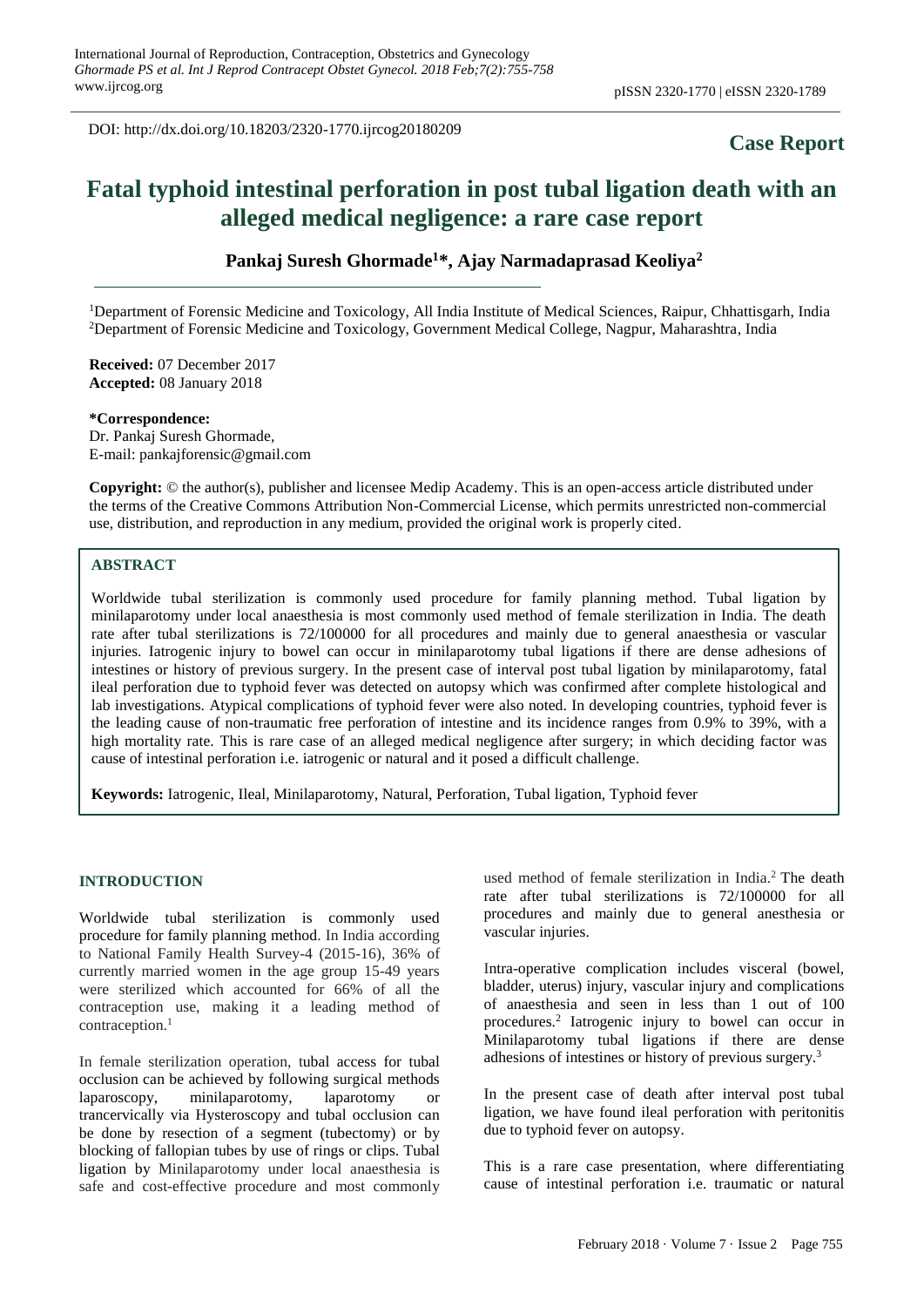was deciding factor in backdrop of surgical procedure with allegation of medical negligence.

# **CASE REPORT**

32 years old female patient after proper Pre-Anaesthetic Checkup (PAC) fitness was admitted for elective interval tubectomy operation at private nursing home and operated by Gynaecologist, under local anaesthesia with sedation. Abdomen was opened by Minilaparotomy method and bilateral tubal ligation was carried out by Modified Pomroy's technique. Then, she had developed fever and abdominal pain on 2<sup>rd</sup> post-operative (PO) day followed by vomiting and progressive abdominal distention. On 4<sup>th</sup> PO day, she had one episode of massive hematemesis leading to hypotension and despite of treatment patient died. Clinical investigations revealed, about 400 ml of free fluid on USG and purulent fluid on ascitic tapping. As relatives made allegation of medical negligence and cause of death was unclear, requisition for medico legal autopsy was given by investigating police authority in this case. Dead body was sent for medico legal autopsy in Department of Forensic Medicine at tertiary care hospital. Post-mortem interval was 8 hours in this case.

On post mortem examinations following findings were noted:

#### *External examination*

Deceased had BMI 18.1kg/m<sup>2</sup>, generalized pallor noted. Rigor mortis was well marked in whole body and postmortem lividity fixed. Abdomen was distended and surgical stitched wound present over suprapubic region of abdomen in midline, on removing stitches; vertically placed minilaparotomy incised wound noted of size 3cm.



**Figure 1: Findings of intra-abdominal sepsis with necro-inflammatory changes.**

#### *Internal examination*

Each pleural cavity contains about 300ml reddish fluid, patchy consolidation noted in lungs, congestion and sub capsular pus flecks was present in liver and enlarged spleen weighing 230 gm. Peritoneal cavity contained about 2 litres of seropurulent fluid and showed findings of intraabdominal sepsis due to diffuse acute peritonitis. Discoloration due to necro-inflammatory changes was seen in abdominal wall, stomach and small intestines. Peritoneum showed thickening and fibrous adhesions at places (Figure1).

Stomach wall depicts multiple gastric erosions along with exudative pus-filled spots at places (Figure 2).



# **Figure 2: Findings in stomach: erosions and pus-filled exudates.**

Full thickness perforation of size  $1.5 \text{ cm} \times 0.8 \text{ cm}$  present in terminal portion of Ileum over anti mesenteric border situated 41 cm above the ileocecal junction; necroinflammatory changes were present around margins and base of perforation (Figure 3).



**Figure 3: Ileal perforation with necro-inflammatory changes at base and margins.**

Uterus, adnexa and ovaries shows patchy necroinflammatory changes. Intact suture was seen at tubal ligation sites (Figure 4). There was no evidence of duodenal ulceration. All other organs were normal.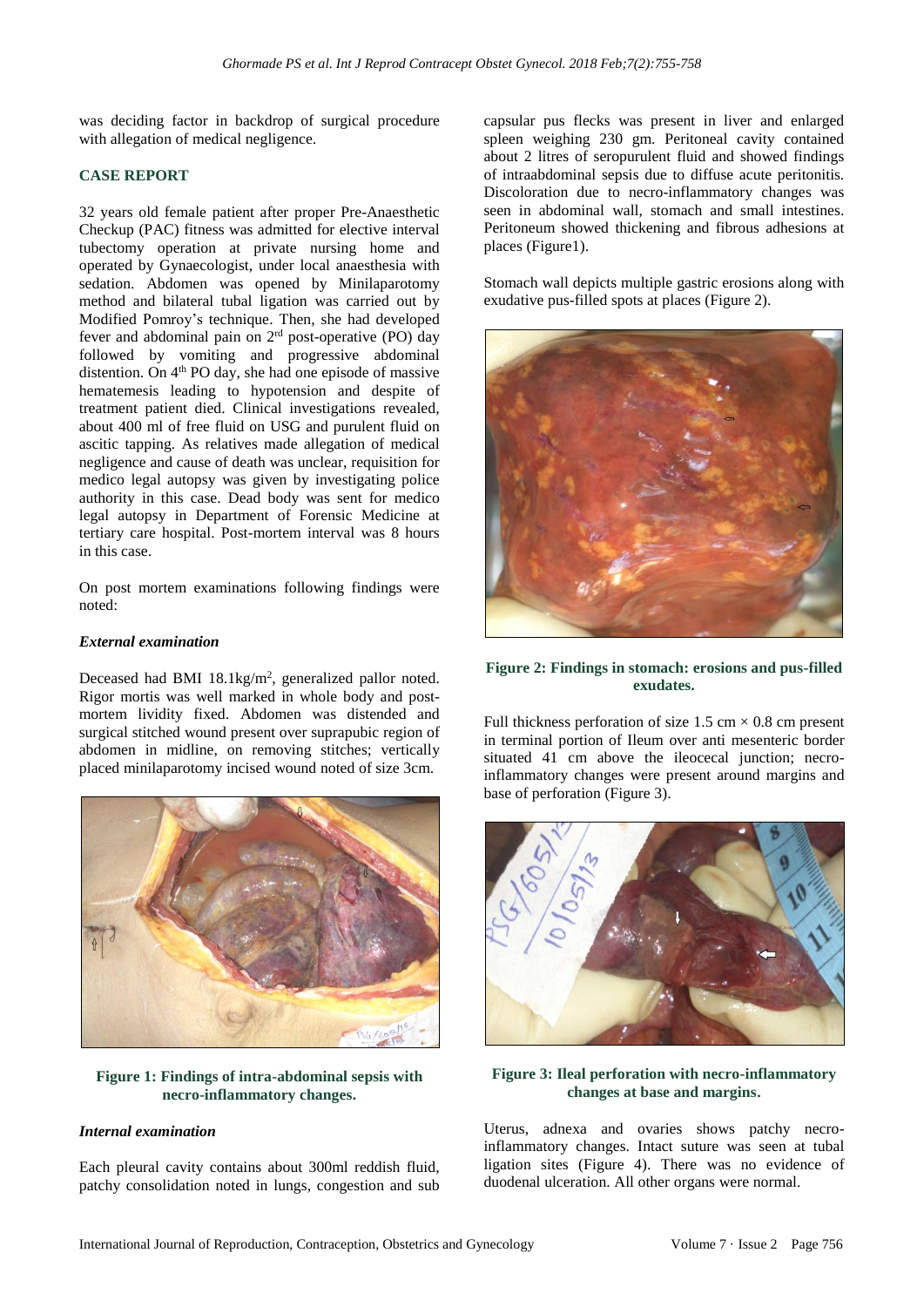

**Figure 4: Tubal ligation site and findings in uterus.**

Bacteriology from the pleural and intra-abdominal fluid showed mixed bacterial growth and no unusual pathogens. Bone marrow aspirate was collected from iliac crest, cultured on MacConkey's agar and it showed growth for *S. typhi*. On histological examination, sections from ileal perforation sites and its base revealed marked lymphocytic infiltration along with necrosis which suggestive of typhoid ileitis (Figure 5).



**Figure 5: Diffuse lymhocytic infiltration at site of ileal perforation (H&E 40X).**



**Figure 6: Diffuse lymphocytic infiltration in stomach (H&E 40 X)**

Stomach mucosa shows denudation and marked lymphocytic infiltrations extending up to serosal layer and marked necrosis (Figure 6).

In addition, complications like bilateral interstitial pneumonitis, liver abscess and abdominal wall necrosis were also noted. After considering all investigation reports, final autopsy diagnosis of septicaemia associated with acute peritonitis due to ileal perforation secondary to typhoid fever was given in this case.

# **DISCUSSION**

In developing countries, typhoid fever is the leading cause of non-traumatic free perforation of intestine.<sup>4</sup> Its incidence ranges from 0.9% to 39%, with a mortality rate which remains very high.<sup>5</sup> These causes are extremely rare in West where, Crohns disease, foreign bodies, perforated diverticula and radiation enteritis are important causes.<sup>6</sup> In enteric fever, bacteria become localized in ileal Peyer's patches causing hyperplasia of its lymphoid follicles and subsequent bacteraemia which spreads to phagocytic cells of liver, spleen and mesenteric lymph node.

Hyperplastic lymphoid follicles develop swelling and ulceration that can progress to capillary thrombosis and subsequent necrosis in  $2<sup>nd</sup>$  week. These ulcerations are always located on the antimesenteric border of the intestine and may perforate, usually in 3<sup>rd</sup> week of disease. The gut in typhoid fever is edematous and friable (especially last 60 cm owing to high concentration of payers patches). There may be one or several perforations and many other impending perforations.<sup>7</sup>Eggleston et al found typhoid perforations involving antimesenteric border of bowel where they appear as punched out holes and in contrast to other type of perforation, omental migration to perforated area does not occur.<sup>8</sup> In gastrointestinal tuberculosis the most common site of involvement is the ileocecal region and terminal ileum and morphologically; the lesions are classified into ulcerative and ulcero-hypertrophic varieties. Confluent granulomas and presence of caseation necrosis is important histological criterion for diagnosis of intestinal tuberculosis.<sup>6</sup>

In cases of traumatic intestinal perforation following changes are seen, non-coagulative cell necrosis, more severe in muscle coat than the mucosa, a rapid and abdunt capillary ingrowth with white cell infiltration, rapid fibrin deposition at the injury site followed by fibroblastic proliferation and reconstruction of the injured muscle coat by 96 hours.<sup>9</sup>

In the present case, confirmatory bacteriological diagnosis of typhoid fever was obtained on bone marrow culture, which has supported histological diagnosis of enteric ileitis leading to ileal perforation. Hence, gross and histological findings seen at ileal perforation site were helpful in excluding other causes of perforation.